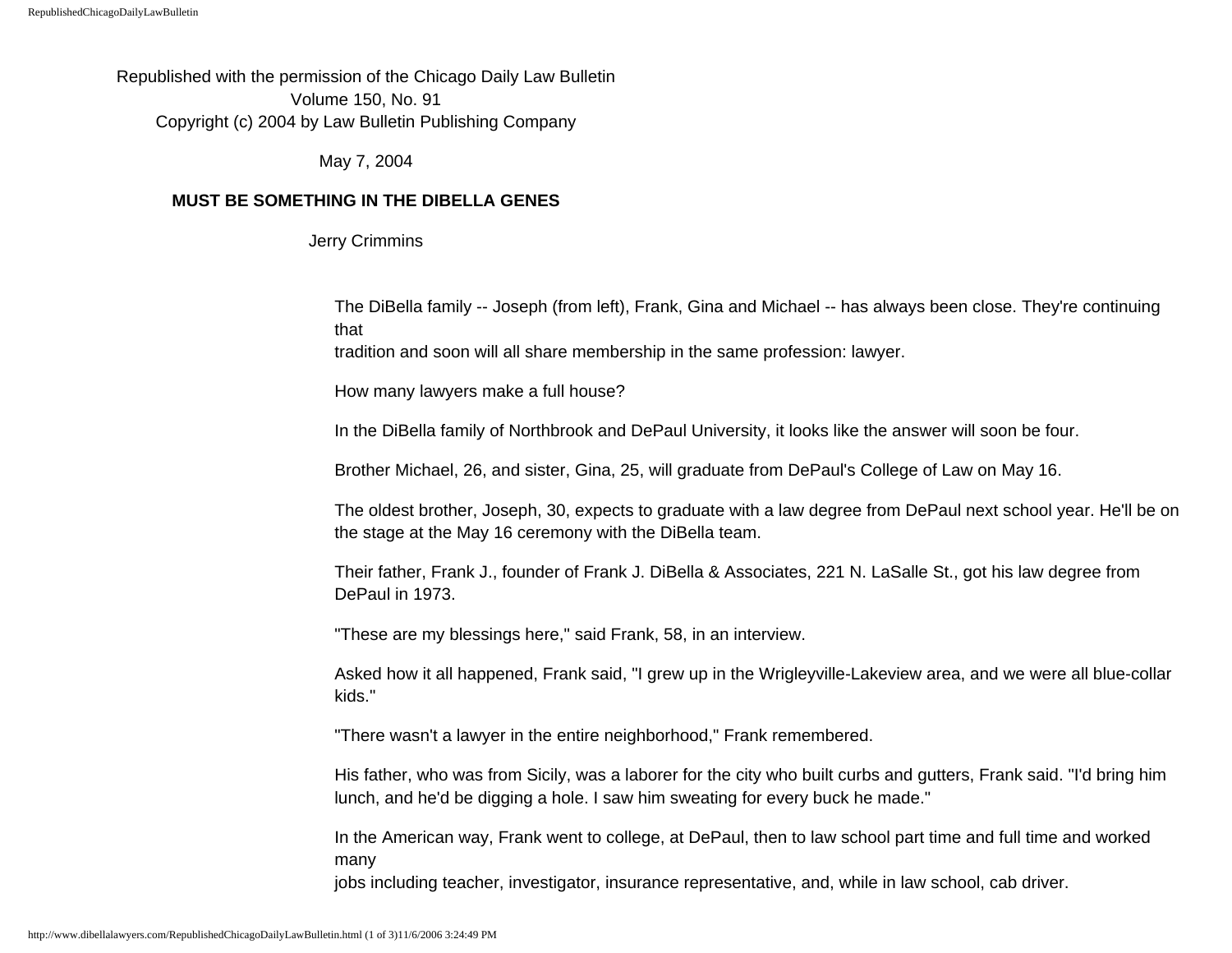He married his wife, Jean, while in law school, and Joseph came along in those days.

"I was a sole practitioner right out of the chute" after finishing law school, Frank said. "After having 27 jobs, I decided that once I got my sheepskin that no man would ever own my time."

After he acquired a few years' experience as a lawyer, Frank said he was fortunate enough to have The Chicago Bar Association certify him for the lawyer referral program in which criminal defendants are sometimes assigned CBA attorneys.

Frank got extensive trial experience that way in felonies and misdemeanors. Meanwhile, he built up a plaintiff personal-injury practice.

For PI work, "My entire practice has been word of mouth, one person to the other," Frank said. "I'm blessed in many ways."

In an unusual manner, the elder DiBella arranged his law practice so that he was often at his North Side home with

his kids or, during the summer for 18 years, at Twin Lakes, Wis., where he bought a bait and boat business.

"He was at all of our football games and all kinds of events, and he was just always around for us," Joseph said.

"Now we understand that was very strange for an attorney" to be home so much, Joseph said.

When he did not have to be in court or at the CBA, Frank conducted much of his business by telephone. He rerouted his calls from his downtown office to his home or to his bait shop where he would answer, "Law office."

"He would always be on the phones, talking about law, and talking to us" about law, about his cases and case law,

Joseph said.

As youngsters, their reaction to their father's lectures and legal stories, Joseph said, was "OK, Dad, whatever."

Joseph hoped to be a pro football player and did play fullback for Purdue University. (Frank said he himself had been an all-city and all-state football guard and linebacker at Lakeview High School.)

But Joseph suffered a career-ending football injury in 1996.

After that, his father built him up by comparing football to school and the law.

The father said, Joseph recalled, "You're going to find the same type of thrill in getting the grades." And, "When you prepare for trial and you're up all night studying, you'll still get that same rush, still get butterflies in the stomach before you're opening statement."